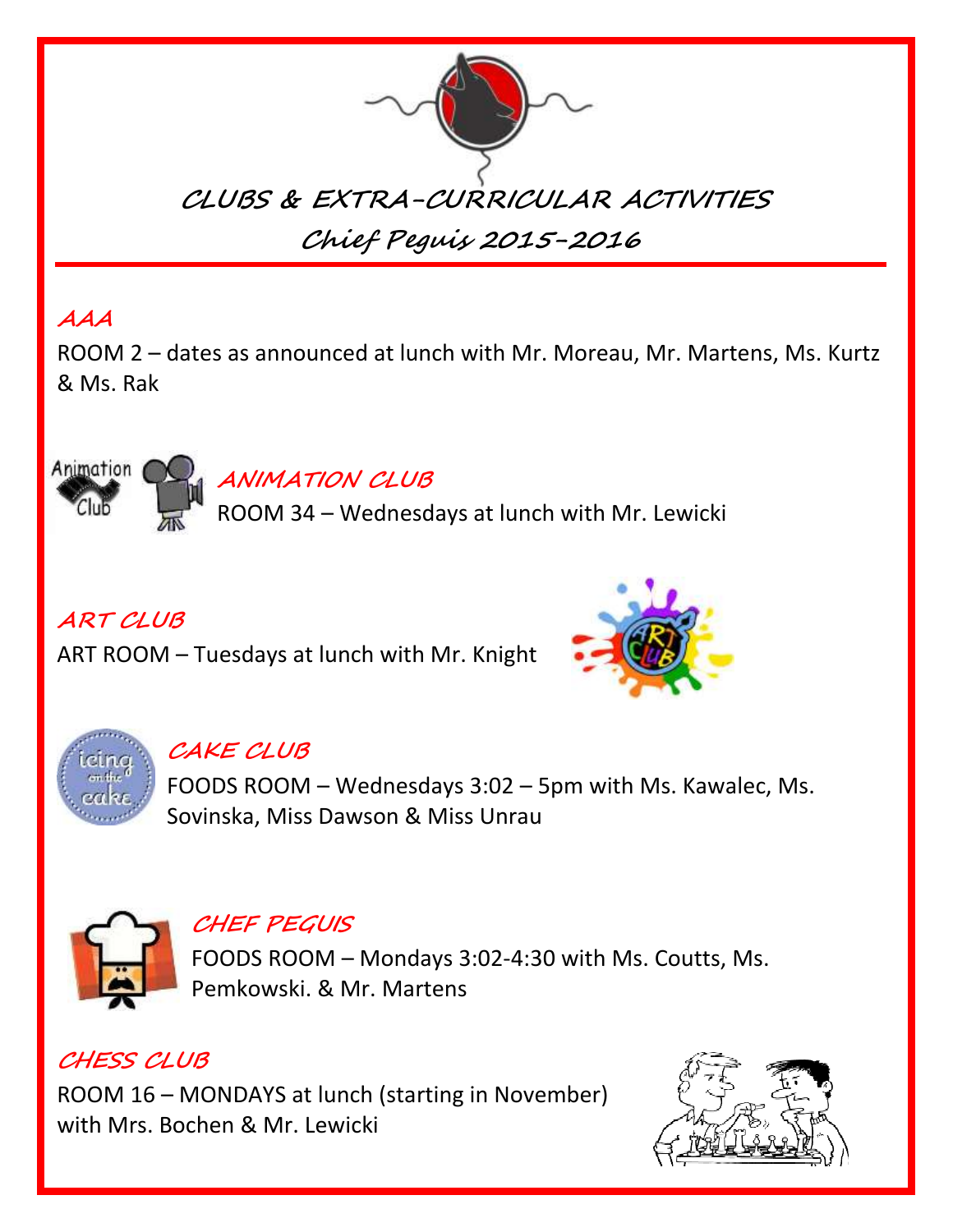

THEATRE – Mondays, Wednesdays, Fridays at lunch

## **CHRISTIAN CLUB 4 CHRIST**

**CHOIR**

ROOM 42 – Friday at lunch with Mrs. Defoort

## **COMIC BOOK CLUB**

READING LOUNGE – Tuesdays at lunch with Mr. Lapage





## **CROCHET CLUB**

ROOM 28 – Day 4 at lunch & Fridays 3:02 – 3:45pm with Mrs. Wallace

**FILM CLUB**

ART ROOM – Thursdays 3:02-4:30 with Mr. Knight





## **FITNESS CLUB**

CHIEF PEGUIS TRAIL FITNESS CENTRE – Monday through Thursday 3:02 to 4 pm with Mr. Lewicki & Ms. Rak



GAMES ROOM (board games, cards, etc.) ROOM 18 – Day 6 at lunch with Mrs. Mooney & Ms. Rouire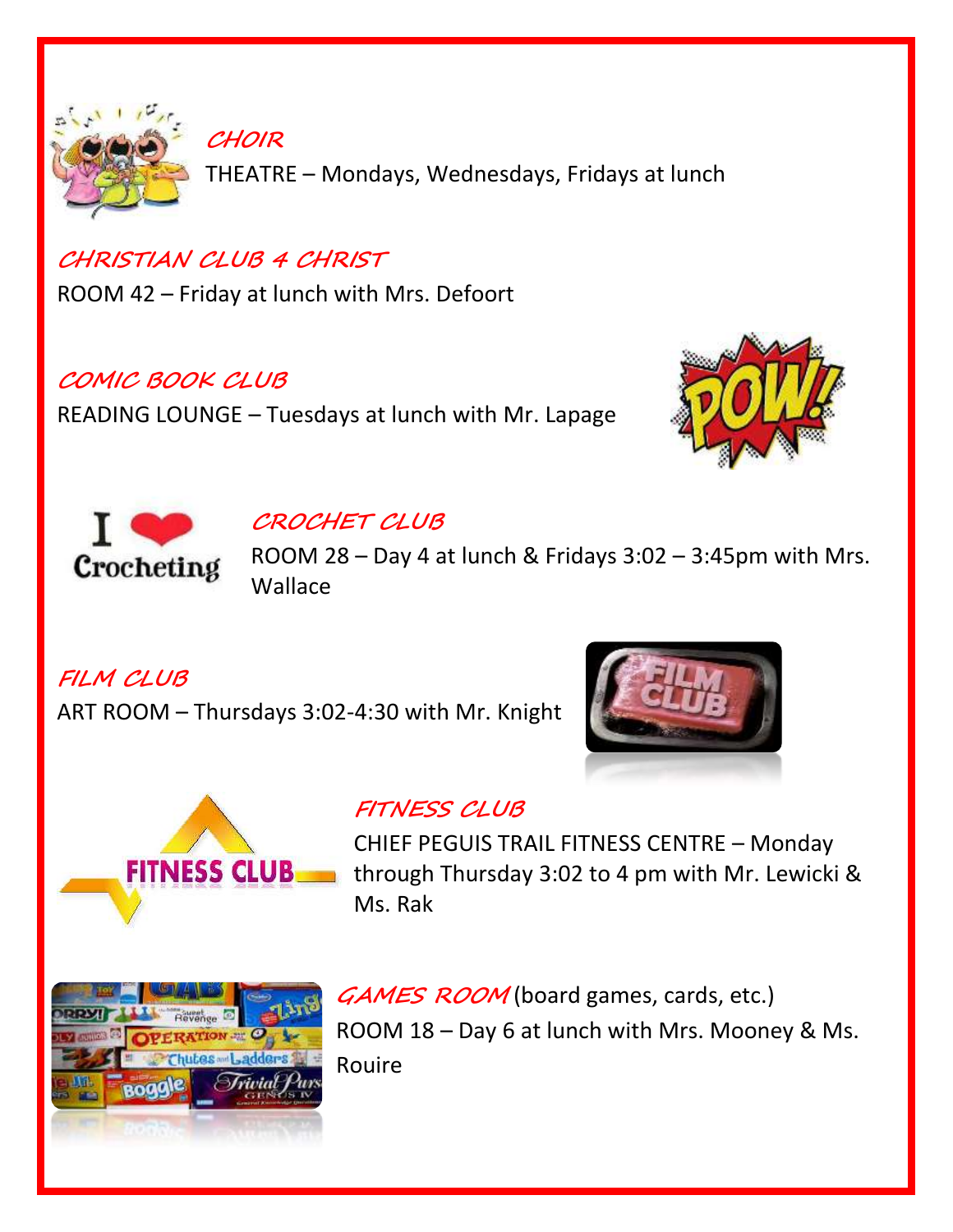

**GUITAR CLUB**

ROOM 42 – Fridays 3:02-3:30 with Mr. Hrabi, Miss De Guzman & Mrs. Defoort

# **HARRY POTTER LUNCHTIME MOVIE MARATHON**

ROOM 40 – January & February at lunch with Ms. McIntyre





#### **JAZZ BAND**

BAND ROOM - MONDAY, WEDNESDAY, Friday 7:30-8:30 with Ms. Procyk, Mr. Pecold & Mr. Dueck

## **MYRCA BOOK CLUB**

LIBRARY – Day 2 at lunch with Ms. Battershill, Mrs. Pemkowski, Mrs. Nishizeki & Mr. Sigurdson

### **POKEMON CLUB**

ROOM 40 – Tuesdays 11:45-12:15 with Ms. McIntyre, Ms. Kulbaba & Mr. Lapage



### **SCI-TIME**

ROOM 16 – Wednesdays 11:45-12:15 with Mrs. Bochen & Ms. Samaroo



**TECH CLUB**

ROOM 35 – Tuesdays at lunch and 3:02 – 4:00 with Mr. Sigurdson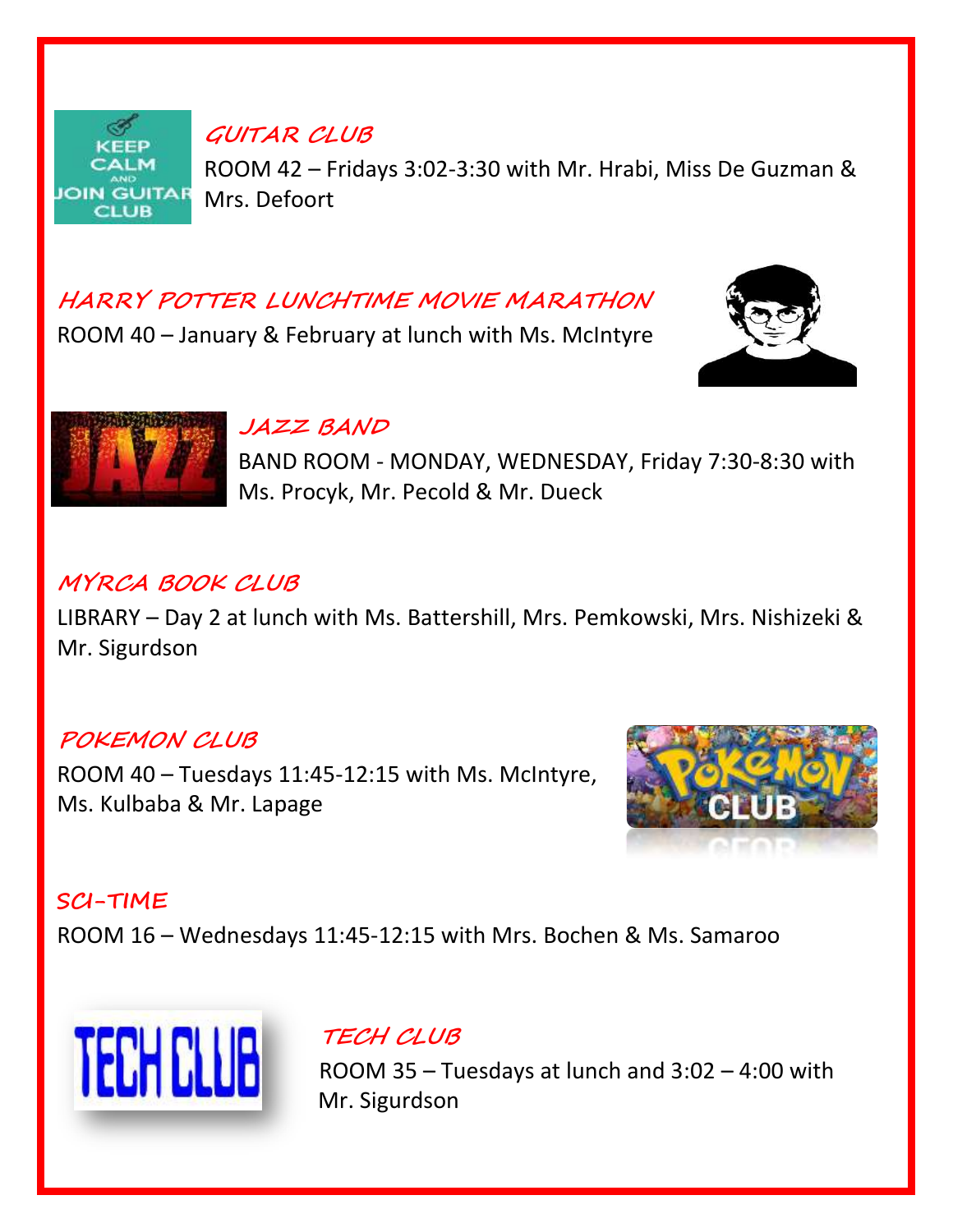# **TRANSFORMERS CLUB**

ROOM 26 – Wednesdays at lunch with Ms. Kurtz (A club that works together with various organizations to transform the world locally and globally)



# **WALK & TALK**

IMMEDIATE COMMUNITY; indoors on the Chief Peguis Trail track during the winter months and rain – Tuesdays at 11:50 – 12:15 with Ms. Rak & Mrs. Mooney



## **WOODWORKING CLUB**

WOODS LAB – Tuesday & Thursday at lunch (starting in mid January) with Mr. Faseruk

**WRITER'S CLUB** ROOM 20 – Tuesdays at lunch with Ms. G-P





# **THE YEARBOOK COMMITTEE**

GRAPHICS ROOM – everyday at lunch with Mr. Paterson & Ms. Bochen

**YOGA CLUB** CLOTHING ROOM – Day 2 at lunch with Ms. Gupta